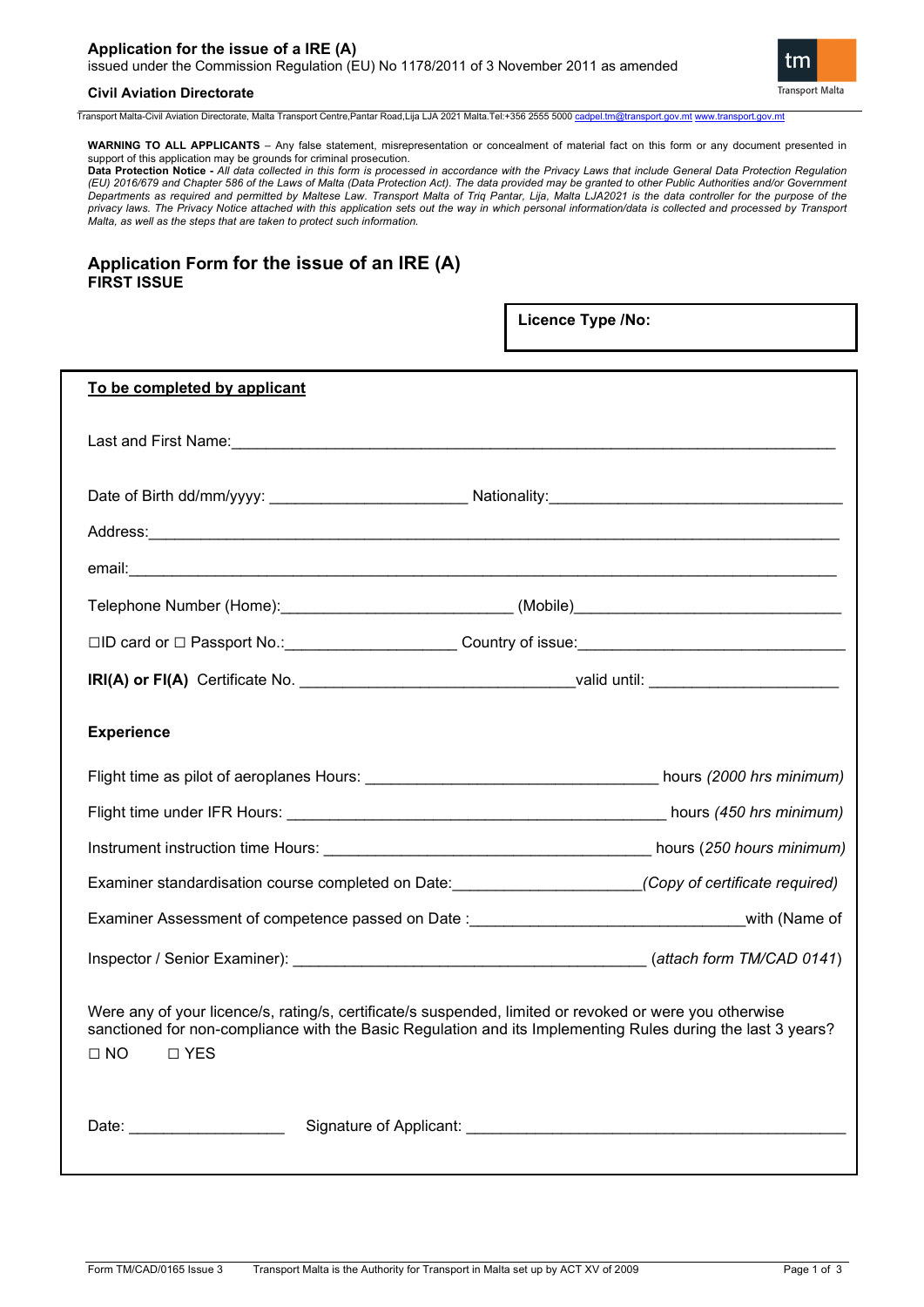# **Civil Aviation Directorate**

Transport Malta-Civil Aviation Directorate, Malta Transport Centre,Pantar Road,Lija LJA 2021 Malta.Tel:+356 2555 5000 [cadpel.tm@transport.gov.mt](mailto:cadpel.tm@transport.gov.mt) [www.transport.gov.mt](http://www.transport.gov.mt/)

| <b>Submission Instructions</b>                                          | <b>Office</b><br><b>Use Only</b> |
|-------------------------------------------------------------------------|----------------------------------|
| <b>Documents required:</b>                                              |                                  |
| 1. A copy of the Certificate for the Examiners Standardisation Course.  | $\textcircled{1}$                |
| 2. Log Book showing flight instruction as IRI (A) certified by the ATO. | $^{\circledR}$                   |
| 3. Copy of Licence held.                                                | $\circledS$                      |
| 4. Copy of the IRI (A) Certificate                                      | $^{\circledR}$                   |
| 5. Copy of Medical certificate                                          | $\circledS$                      |
| 6. Assessment of Competence Form (TM/CAD/0141)                          | $^{\circledR}$                   |
| 7. Copy of your Criminal Record (not older than 3 months)               | ⑦                                |

# **It is important to send all the documents to avoid a delay in the issue of the rating.**

# **Transport Malta – Civil Aviation Directorate Bank Details:**

Bank Name: Bank of Valletta Bank Branch: Naxxar Bank Address: 38, Triq tal-Labour, Naxxar NXR 9020 Bank's BIC Code: VALLMTMT Sort Code: 22013 Account Holder: Transport Malta – Civil Aviation Directorate Account No: 12000580013 IBAN No: MT13VALL 22013 0000 000 12000 5800 13

**Fee**: The applicable fee in the Malta Air Navigation Order / Scheme of Charges on the Transport Malta

website has to be submitted with the application.

**Queries**: If you need additional information send an email to [cadpel.tm@transport.gov.mt](mailto:cadpel.tm@transport.gov.mt) to the attention of

**Personnel Licensing Section, Transport Malta Civil Aviation Directorate** - giving your contact telephone number.

Send completed form to:

**Transport Malta-CAD, Personnel Licensing Section, Pantar Road Lija, LJA 2021, Malta**